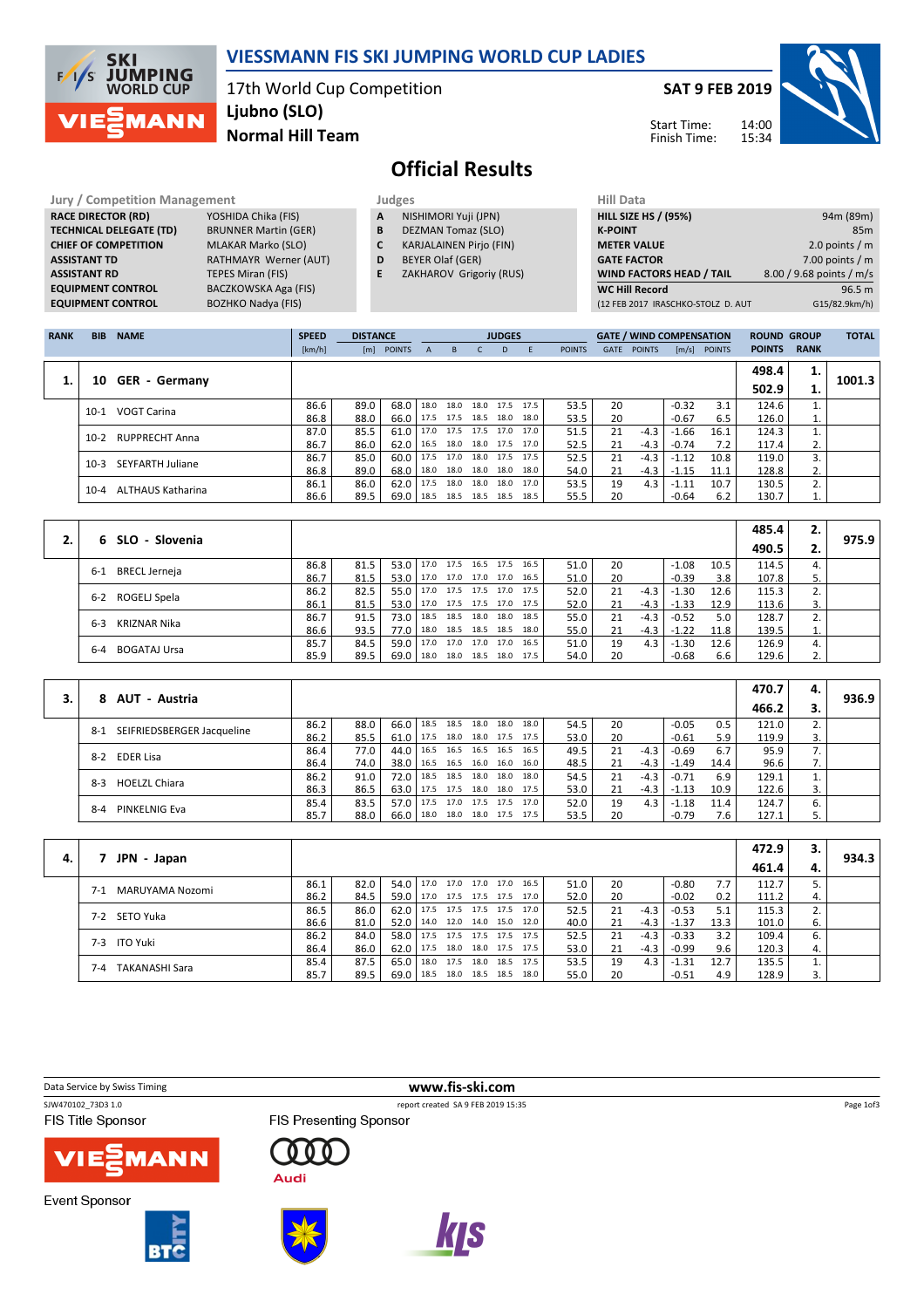

**SKI JUMPING**<br>WORLD CUP  $F/I/S$ **MANN** 

17th World Cup Competition Normal Hill Team Ljubno (SLO)

SAT 9 FEB 2019



Start Time: Finish Time:

## Official Results

| <b>RANK</b> | <b>BIB</b> | <b>NAME</b>             | <b>SPEED</b> | <b>DISTANCE</b> |               |   |                     | <b>JUDGES</b> |                          |               |             |               | <b>GATE / WIND COMPENSATION</b> |               | <b>ROUND GROUP</b> |              | <b>TOTAL</b> |
|-------------|------------|-------------------------|--------------|-----------------|---------------|---|---------------------|---------------|--------------------------|---------------|-------------|---------------|---------------------------------|---------------|--------------------|--------------|--------------|
|             |            |                         | [km/h]       | [m]             | <b>POINTS</b> | A | B.                  | D             |                          | <b>POINTS</b> | <b>GATE</b> | <b>POINTS</b> | $\lceil m/s \rceil$             | <b>POINTS</b> | <b>POINTS</b>      | <b>RANK</b>  |              |
|             |            |                         |              |                 |               |   |                     |               |                          |               |             |               |                                 |               |                    |              |              |
|             |            |                         |              |                 |               |   |                     |               |                          |               |             |               |                                 |               | 457.1              | 6.           |              |
| 5.          |            | 5 RUS - Russia          |              |                 |               |   |                     |               |                          |               |             |               |                                 |               | 457.5              | 5.           | 914.6        |
|             | $5-1$      | KUSTOVA Alexandra       | 86.0         | 79.5            | 49.0          |   | 16.5 17.0           |               | $16.5$ 16.5 16.5         | 49.5          | 20          |               | $-0.60$                         | 5.8           | 104.3              | 7.           |              |
|             |            |                         | 86.0         | 75.5            | 41.0          |   |                     |               | 16.5 15.5 15.5 16.0 16.5 | 48.0          | 20          |               | $-0.84$                         | 8.1           | 97.1               | 6.           |              |
|             | $5-2$      | SHPYNEVA Anna           | 86.0         | 84.0            | 58.0          |   | 16.0 17.0 17.0 16.5 |               | 17.0                     | 50.5          | 21          | $-4.3$        | $-1.06$                         | 10.3          | 114.5              | $\mathbf{4}$ |              |
|             |            |                         | 85.9         | 88.0            | 66.0          |   |                     |               | 17.5 18.0 18.0 17.5 18.0 | 53.5          | 21          | $-4.3$        | $-0.37$                         | 3.6           | 118.8              | ī.           |              |
|             |            | <b>TIKHONOVA Sofia</b>  | 86.6         | 85.0            | 60.0          |   | 17.0 17.0 17.0 17.5 |               | 17.0                     | 51.0          | 21          | $-4.3$        | $-0.93$                         | 9.0           | 115.7              | 4.           |              |
|             | $5-3$      |                         | 86.7         | 86.0            | 62.0          |   |                     |               | 17.0 17.5 18.0 17.5 17.5 | 52.5          | 21          | $-4.3$        | $-0.93$                         | 9.0           | 119.2              | 5.           |              |
|             | $5 - 4$    | <b>IAKOVLEVA Lidija</b> | 86.0         | 83.5            | 57.0          |   |                     |               | 17.0 17.0 17.5 17.0 17.5 | 51.5          | 19          | 4.3           | $-1.01$                         | 9.8           | 122.6              | 7.           |              |
|             |            |                         | 86.3         | 85.0            | 60.0          |   |                     |               | 17.5 17.5 18.0 17.5 17.5 | 52.5          | 20          |               | $-1.02$                         | 9.9           | 122.4              | 6.           |              |

|    |                                              |      |      |               |                                 |      |         |                |      |      |    |        |         |      | 464.9 | 5. |       |
|----|----------------------------------------------|------|------|---------------|---------------------------------|------|---------|----------------|------|------|----|--------|---------|------|-------|----|-------|
| 6. | 9 NOR - Norway                               |      |      |               |                                 |      |         |                |      |      |    |        |         |      | 445.0 | 6. | 909.9 |
|    | STROEM Anna Odine<br>$9-1$                   | 86.7 | 84.0 | 58.0   17.0   |                                 | 17.0 |         | 17.5 17.5      | 17.0 | 51.5 | 20 |        | $-0.66$ | 6.4  | 115.9 |    |       |
|    |                                              | 86.8 | 85.5 |               | 61.0   17.5 18.0 17.5 17.5 17.0 |      |         |                |      | 52.5 | 20 |        | $-0.68$ | 6.6  | 120.1 | ۷. |       |
|    |                                              | 86.8 | 84.0 |               | 58.0   16.5 16.0 16.5 16.5      |      |         |                | 16.0 | 49.0 | 21 | $-4.3$ | $-0.88$ | 8.5  | 111.2 | 6. |       |
|    | <b>BRAATEN Ingebjoerg Saglien</b><br>$9 - 2$ | 86.6 | 80.5 | 51.0          | 9.0                             | 9.0  | 9.5 9.0 |                | 8.5  | 27.0 | 21 | $-4.3$ | $-0.87$ | 8.4  | 82.1  | 8. |       |
|    | OPSETH Silje<br>9-3                          | 86.9 | 83.0 | $56.0$   16.0 |                                 |      |         | 17.0 17.0 17.0 | 16.5 | 50.5 | 21 | $-4.3$ | $-1.01$ | 9.8  | 112.0 |    |       |
|    |                                              | 86.9 | 82.5 |               | 55.0   17.5 17.5 17.5 17.5 17.0 |      |         |                |      | 52.5 | 21 | $-4.3$ | $-1.22$ | 11.8 | 115.0 | 6. |       |
|    | <b>LUNDBY Maren</b><br>$9 - 4$               | 86.0 | 84.5 | $59.0$   17.5 |                                 | 18.0 |         | 18.0 17.5 17.5 |      | 53.0 | 19 | 4.3    | $-0.98$ | 9.5  | 125.8 |    |       |
|    |                                              | 86.6 | 85.5 |               | 61.0   17.5 18.0 18.0 17.5 17.5 |      |         |                |      | 53.0 | 20 |        | $-1.43$ | 13.8 | 127.8 |    |       |

| 3 FRA - France                      |      |      |               |                     |                |                     |      |      |    |         |         |      | 432.9 | 7. |       |
|-------------------------------------|------|------|---------------|---------------------|----------------|---------------------|------|------|----|---------|---------|------|-------|----|-------|
|                                     |      |      |               |                     |                |                     |      |      |    |         |         |      | 405.1 |    | 838.0 |
| LEMARE Lea<br>$3-1$                 | 86.2 | 79.5 | 49.0 17.0     |                     |                | 17.0 16.5 17.0      | 17.0 | 51.0 | 20 |         | $-0.66$ | 6.4  | 106.4 | 6. |       |
|                                     | 86.5 | 70.0 | $30.0$   16.0 |                     |                | 16.0 16.0 16.5      | 16.0 | 48.0 | 20 |         | $-1.21$ | 11.7 | 89.7  | 8. |       |
| 3-2 MORAT Lucile                    | 86.8 | 79.5 | 49.0          | 17.0                | 16.5 16.5 16.5 |                     | 16.0 | 49.5 | 21 | $-4.3$  | $-1.81$ | 17.5 | 111.7 |    |       |
|                                     | 86.7 | 80.0 | 50.0          | 17.0                |                | 17.0 17.0 16.5 16.5 |      | 50.5 |    | -4.3    | $-0.87$ | 8.4  | 104.6 | 4. |       |
| <b>AVOCAT GROS Oceane</b><br>$3-3$  | 86.7 | 80.5 | 51.0          | 16.5                | 16.5 16.5 16.5 |                     | 16.0 | 49.5 | 21 | $-4.3$  | $-0.82$ | 7.9  | 104.1 |    |       |
|                                     | 86.9 | 79.5 | 49.0          | 16.5 17.0 16.5 17.0 |                |                     | 16.0 | 50.0 | 21 | $-4.31$ | $-0.96$ | 9.3  | 104.0 |    |       |
|                                     | 85.5 | 79.5 | 49.0          | 17.0                |                | 17.0 16.5 17.0      | 17.0 | 51.0 | 19 | 4.3     | $-0.66$ | 6.4  | 110.7 | 8. |       |
| <b>PAGNIER Josephine</b><br>$3 - 4$ | 86.3 | 77.5 | 45.0          | 16.5 16.5 16.5 16.5 |                |                     | 16.5 | 49.5 | 20 |         | $-1.27$ | 12.3 | 106.8 | 8. |       |

|    |                                 |      |      |      |                     |                |           |                     |      |      |    |        |         |      | 390.1 | - 8. |       |
|----|---------------------------------|------|------|------|---------------------|----------------|-----------|---------------------|------|------|----|--------|---------|------|-------|------|-------|
| 8. | 4 ITA - Italy                   |      |      |      |                     |                |           |                     |      |      |    |        |         |      | 385.9 | 8.   | 776.0 |
|    | GIANMOENA Veronica<br>$4-1$     | 86.1 | 75.0 | 40.0 | 16.0                | 16.0           | 16.0 16.5 |                     | 16.0 | 48.0 | 20 |        | $-0.77$ | 7.5  | 95.5  |      |       |
|    |                                 | 86.2 | 72.5 | 35.0 |                     |                |           | 15.0 16.0 15.0 15.5 | 15.0 | 45.5 | 20 |        | $-1.32$ | 12.8 | 93.3  |      |       |
|    | RUNGGALDIER Elena<br>$4 - 2$    | 86.6 | 77.0 | 44.0 | 16.5                | 16.5           | 16.5 16.5 |                     | 16.5 | 49.5 | 21 | $-4.3$ | $-0.46$ | 4.5  | 93.7  |      |       |
|    |                                 | 86.5 | 79.5 | 49.0 | 17.0 16.5 17.0 17.0 |                |           |                     | 16.5 | 50.5 | 21 | $-4.3$ | $-0.88$ | 8.5  | 103.7 |      |       |
|    | SIEFF Arianna<br>$4 - 3$        | 86.5 | 63.0 | 16.0 | 14.5                | 15.0 15.0 15.0 |           |                     | 15.0 | 45.0 | 21 | $-4.3$ | $-1.78$ | 17.2 | 73.9  | 10   |       |
|    |                                 | 86.0 | 62.5 | 15.0 | 15.0                | 14.5 15.0 14.5 |           |                     | 15.0 | 44.5 | 21 | $-4.3$ | $-1.21$ | 11.7 | 66.9  |      |       |
|    | <b>MALSINER Lara</b><br>$4 - 4$ | 86.0 | 87.5 | 65.0 | 17.5                | 17.0 17.5 17.5 |           |                     | 17.0 | 52.0 | 19 | 4.3    | $-0.59$ | 5.7  | 127.0 |      |       |
|    |                                 | 86.4 | 86.5 | 63.0 | 17.0 17.0 18.0 17.5 |                |           |                     | 16.5 | 51.5 | 20 |        | $-0.77$ | 7.5  | 122.0 |      |       |

## not qualified for final round

| - Czech Republic<br>$^{\circ}$ ZE $^{\circ}$ |      |      |               |       |           |                |      |      |      |    |        |         |      | 374.2 |     | 374.2 |
|----------------------------------------------|------|------|---------------|-------|-----------|----------------|------|------|------|----|--------|---------|------|-------|-----|-------|
| BLAZKOVA Barbora                             | 85.3 | 72.5 | $35.0$   15.5 |       |           | 15.0 16.0 15.0 |      | 14.5 | 45.5 | 20 |        | $-1.35$ | 13.1 | 93.6  | 9.  |       |
| KREPELKOVA Marta<br>1-2                      | 85.7 | 73.0 | $36.0$ 16.0   |       |           | 16.0 16.0      | 16.0 | 15.5 | 48.0 | 21 | $-4.3$ | $-0.34$ |      | 83.0  | 10. |       |
| PESATOVA Zdenka<br>1-3                       | 86.9 | 83.0 | 56.0   15.5   |       | 15.5 15.0 |                | 16.0 | 15.0 | 46.0 | 21 | $-4.3$ | $-0.19$ | 1.8  | 99.5  | o.  |       |
| <b>INDRACKOVA Karolina</b><br>-4             | 85.5 | 74.5 | 39.0          | 115.5 | 16.0      | 15.5 15.5      |      | 15.0 | 46.5 | 1۵ | 4.3    | $-0.86$ | 8.3  | 98.1  | 10. |       |

| 10. | - United States Of America<br><b>USA</b> |      |      |                   |      |                |      |      |      |    |        |         |                | 362.1 | 10. | 362.1<br>11 |
|-----|------------------------------------------|------|------|-------------------|------|----------------|------|------|------|----|--------|---------|----------------|-------|-----|-------------|
|     | <b>SANKEY Logan</b><br>2-1               | 85.3 | 70.5 | 31.0 L            | 15.0 | 15.0 15.0 15.5 |      | 15.5 | 45.5 | 20 |        | $-0.53$ | <u>.</u>       | 81.6  | 10. |             |
|     | <b>GERAGHTY-MOATS Tara</b><br>$2 - 2$    | 86.7 | 73.5 | 37.0 l            | 16.0 | 16.0 16.0      | 16.5 | 16.0 | 48.0 |    | $-4.3$ | $-0.86$ | 8.3            | 89.0  |     |             |
|     | LUSSI Nina<br>$2 - 3$                    | 86.7 | 76.5 | 43.0 <sub>1</sub> | 16.5 | 16.5 16.5      | 16.5 | 16.0 | 49.5 |    | $-4.3$ | $-0.05$ | 0.5            | 88.7  |     |             |
|     | <b>ENGLUND Nita</b><br>7-4               | 86.0 | 76.0 | 42.0              | 16.0 | 16.5 16.0      | 16.5 | 16.5 | 49.0 | 10 | 4.3    | $-0.77$ | - -<br>$\cdot$ | 102.8 |     |             |

Data Service by Swiss Timing **www.fis-ski.com**<br>
SW470102\_73D3 1.0<br>
Figure 2019 15: report created SA 9 FEB 2019 15:35







**Event Sponsor** 





**Audi** 

000



Page 2of3